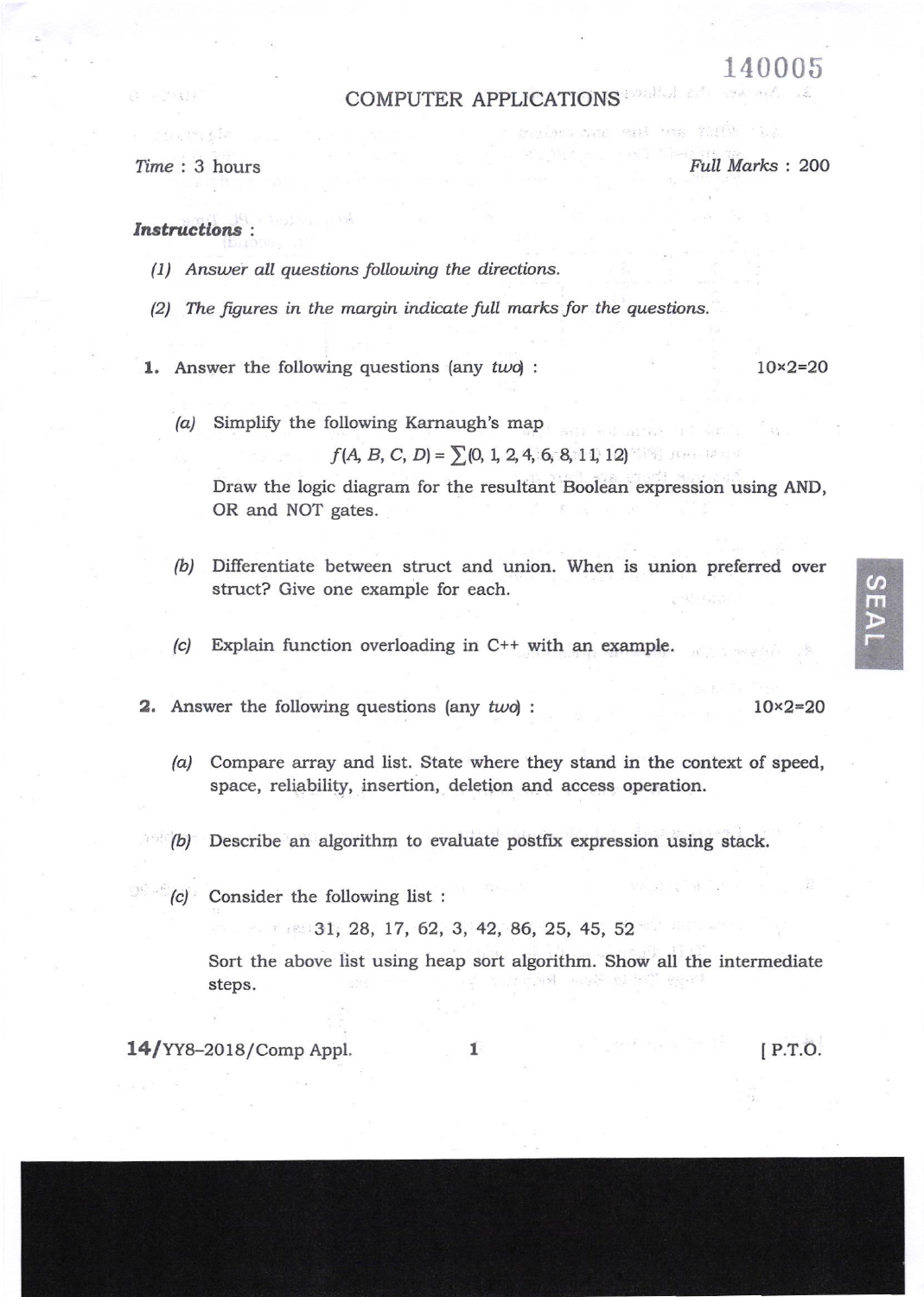- 3. Answer the following questions (any  $two$ ):  $10 \times 2 = 20$ 
	-
	- $(a)$  What are the parameters based on which a scheduling algorithm is analysed? Compare FCFS (First Come First Serve) and SRTN (Shortest Remaining Time Next) scheduling techniques for the following data set :

| Sl. No. | Process ID     | Arrival Time<br>(hh: mm: ss) | Requested CPU Time<br>(in second)                                                                                                                                                                                                                                                                                                                                   |
|---------|----------------|------------------------------|---------------------------------------------------------------------------------------------------------------------------------------------------------------------------------------------------------------------------------------------------------------------------------------------------------------------------------------------------------------------|
|         | P1             | 0.09:00:00                   | <b>Companies</b><br><b>1. 12 的复数</b>                                                                                                                                                                                                                                                                                                                                |
|         |                | <u><b>P2</b></u> 09:00:02    | $\begin{picture}(20,20) \put(0,0){\vector(1,0){100}} \put(15,0){\vector(1,0){100}} \put(15,0){\vector(1,0){100}} \put(15,0){\vector(1,0){100}} \put(15,0){\vector(1,0){100}} \put(15,0){\vector(1,0){100}} \put(15,0){\vector(1,0){100}} \put(15,0){\vector(1,0){100}} \put(15,0){\vector(1,0){100}} \put(15,0){\vector(1,0){100}} \put(15,0){\vector(1,0){100}} \$ |
|         | P3             | 09:00:03                     |                                                                                                                                                                                                                                                                                                                                                                     |
|         | P <sub>4</sub> | 09:00:05                     | in Said and                                                                                                                                                                                                                                                                                                                                                         |
|         | <b>P5</b>      | 09:00:06                     |                                                                                                                                                                                                                                                                                                                                                                     |

(b) Find hit ratio for the following sequence of page request using First-in First-out (FIFO); Optimal (OPT) and Least Recently Used (LRU) algorithms. Assume there are four frames and initially all the frames are empty : 将A an

1,2,3,2,5,6,3,4, 6,3,7,3, 1, 5, 3, 6,3,4,2,4,3,4, 5, 7.

(c) What are the different tasks to be performed by file management system? Draw the hierarchical model of a file system and explain different modules.

4. Answer the following questions (any  $two$ ) :  $10 \times 2 = 20$ 

- /ai Construct a minimized DFA from the regular expression  $(x + y)x(x + y)^{*}$ . Trace for a string  $w = xxyx$ .
- $(b)$  Find a grammar  $G'$  in CNF equivalent to  $G$ ,

 $S \hookrightarrow aAD$ ,  $A \rightarrow aB|bAB$ ,  $B \rightarrow b$ ,  $B \rightarrow b$ ,  $D \rightarrow d$ 

(c) Describe with suitable example the data structures used in an assembler.

**5.** Answer the following questions (any  $two$ ) :  $10 \times 2 = 20$ 

(a) Describe the following terms with reference to virtual memory : TLB, Page Map Table, Least Recently Used, Page Table Base Register, Virtual Address

 $14$ /YY8-2018/Comp Appl.  $2$ 

l

Settle and